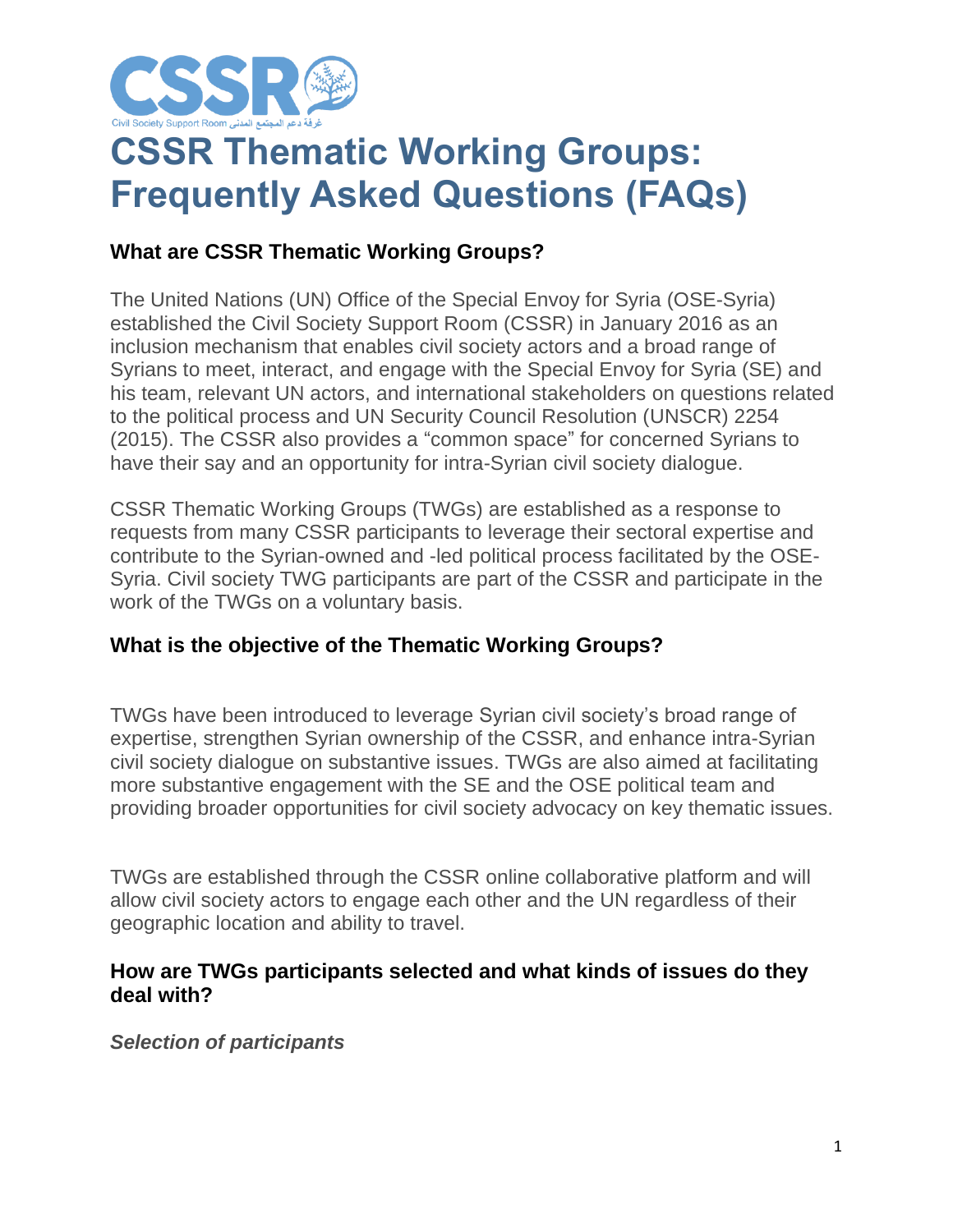

Participation in the TWGs is voluntary and based on expressions of interest by individual CSSR actors and networks, and on a survey sent by the OSE-Syria to all CSSR participants.

Participants in CSSR TWGs must be Syrian and must be engaged in civic activities either as individuals or through a civil society organisation or civic initiative.

TWG participants are individuals with specific thematic expertise or a specific interest that is relevant to the Syrian political process. All participants must be committed to making constructive contributions to the political process and helping to find a lasting political solution to the conflict in Syria.

Existing and prospective TWG participants must also not belong to any official delegation, political party or military grouping. Civil society participants are not formally part of the official political process facilitated by the UN SE.

The OSE-Syria will endeavour to maintain balanced participation in all TWGs in terms of members' gender, age, thematic backgrounds, and geographical diversity.

TWG participants are required to adhere to a Code of Conduct that emphasises mutual respect, non-discrimination, non-attribution of participants' TWG input and respect for civic dialogue.

### *Thematic areas and issues*

Various key thematic areas have been identified (see below), and participants in a specific TWG will focus on that TWG's thematic area and identify issues and develop briefing papers and policy options that are of relevance to UNSCR 2254 (2015).

While the OSE-S has proposed a number of TWGs and will propose more as the need arises, CSSR participants can put forward suggestions for additional TWGs. Thus far the OSE-S has identified the following potential thematic areas:

- legal/constitutional issues;
- electoral issues:
- civil society space/civic values;
- protection priorities for Syrians, within a humanitarian framework;
- economic recovery and development perspectives;
- governance, and the relationship between citizens and the state; and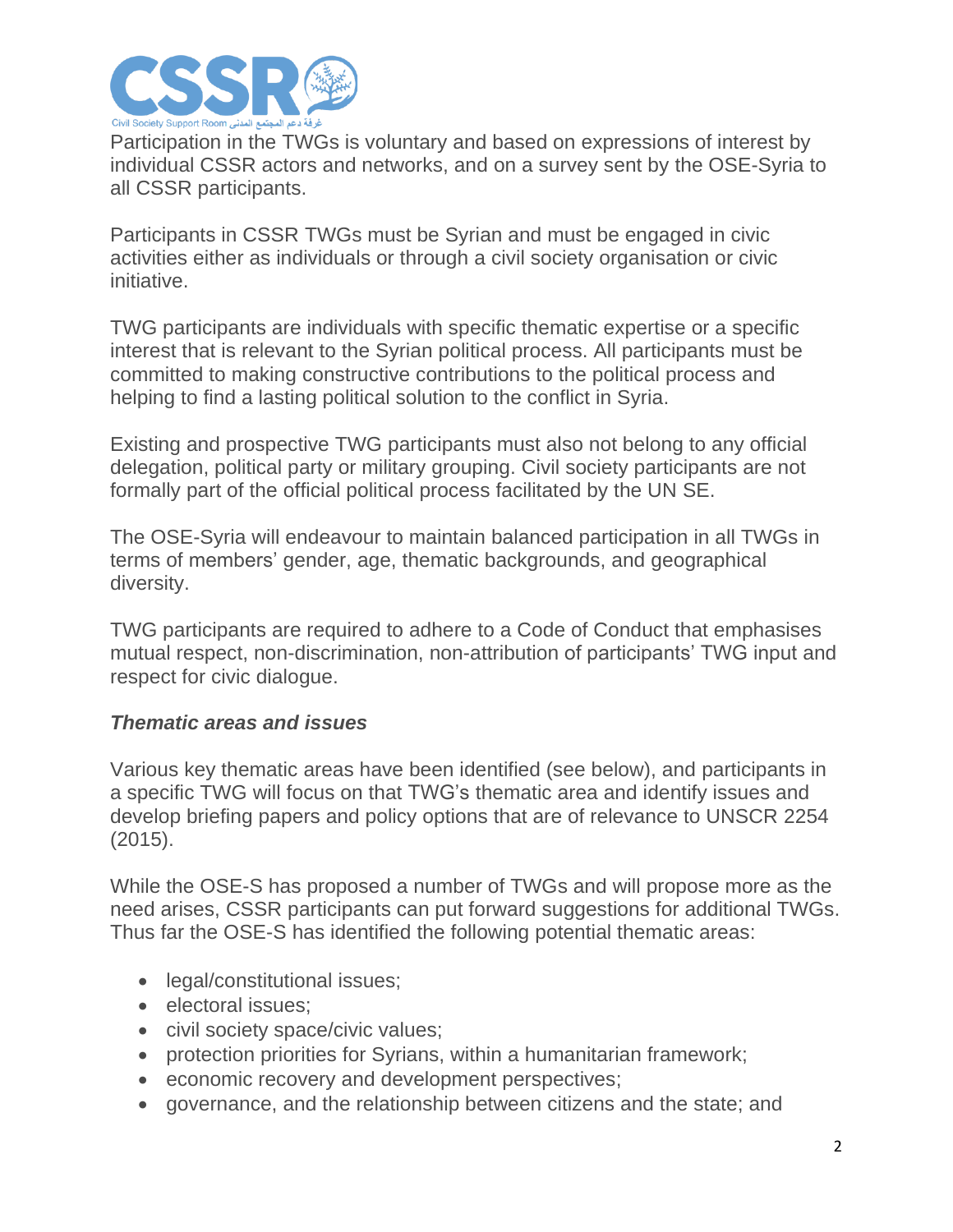

• how to address human rights violations committed during the conflict.

External thematic experts can be nominated to assist TWG members in their work on substantive issues (see "Technical and expertise support", below).

#### **How soon will TWGs be implemented?**

The OSE-Syria will adopt an incremental approach to the implementation and operationalisation of the TWGs in order to ensure that new processes within the CSSR are integrated and managed in an orderly and systematic way. The first TWG was launched in June 2021.

The TWGs will be conducted virtually for the foreseeable future and will run in parallel to one another. Each TWG will have a three-to-four-month working period, but could be extended upon request by the TWG(see more under "Term limits and rotation", below). One physical meeting in Geneva could also be envisioned to finalize the work of each TWG, depending on COVID-19 restrictions as well as financial and logistical requirements.

#### **How exactly will TWGs work?**

TWG participants will be required to dedicate a few hours each week to TWG work, which will include online meetings and activities to coordinate the work of all the participants in each TWG.

The participants in each TWG will collaboratively use the CSSR online platform to organise their own work and work schedule, and to interact with their fellow group members. A dedicated username and password will be needed to allow participants in each TWG to go online and access that TWG's workspace.

Participants can decide to nominate one or more rapporteurs or a small coordination group for each TWG. Rapporteurs/coordinators are expected to dedicate more time to TWG coordination work, including liaison and substantive exchanges with other TWGs.

#### *Term limits and rotation*

Each TWG is envisaged to have a minimum of three-to-four-month working period, at the end of which its outputs will be made available to the OSE-Syria. The conclusion of a TWG's work does not mean that the group will be disbanded. Rather, at the end of each TWG's working period, another batch of participants covering the same theme could be constituted if needed.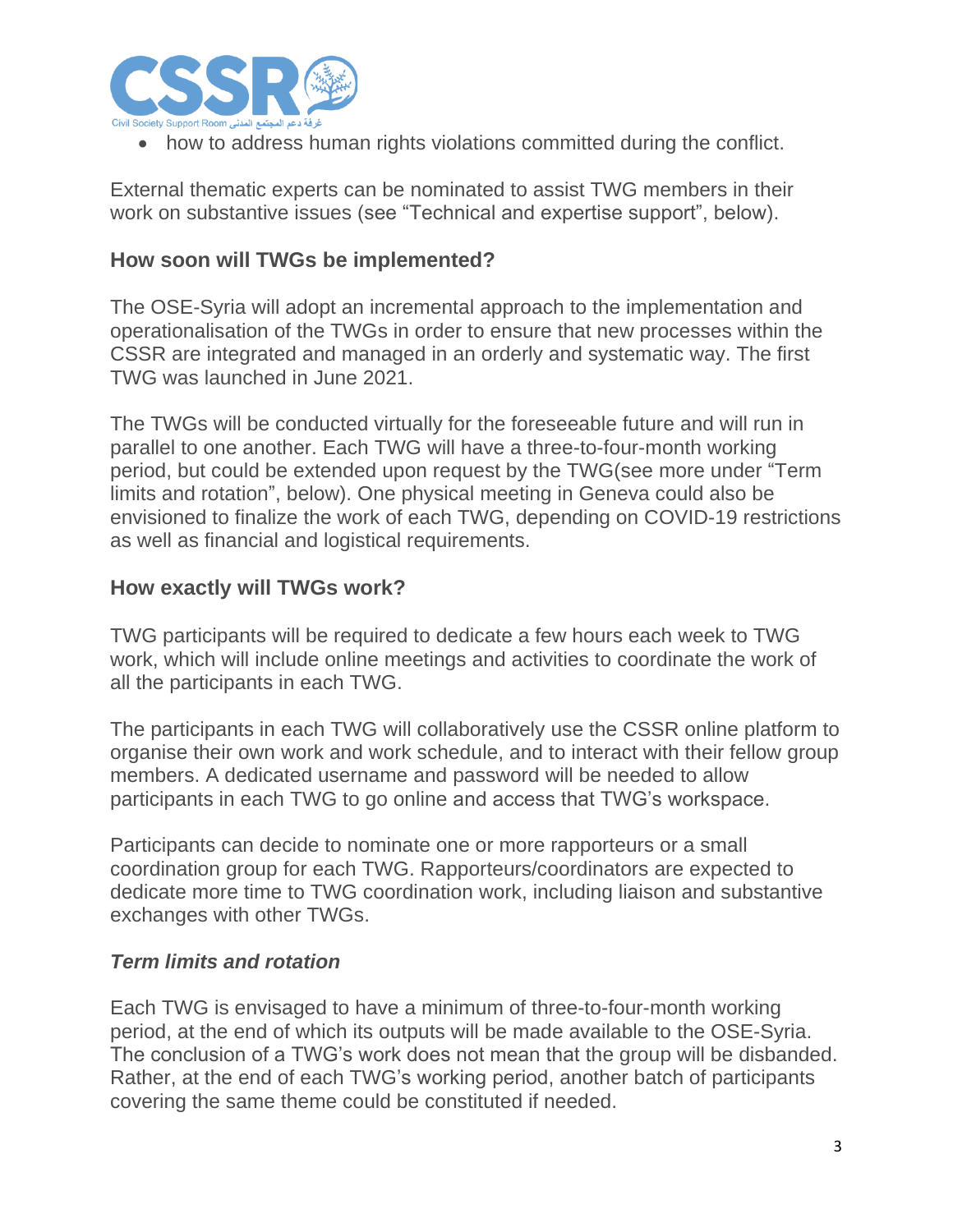

The next batch of participants in the same TWG could include a few members of the previous batch to ensure continuity.

The terms and rotation of TWG membership can be modified on the basis of consultations among members of a TWG and the OSE-S, and in circumstances where any suggested changes are considered to be beneficial to the group's work.

## *Language*

The TWGs will use Arabic for their work. The online CSSR platform used for collaboration purposes is available in both English and Arabic; however, the working language used for discussion and communication purposes and the sharing of content will only be Arabic.

Professional translation and interpretation services will be provided to TWGs when necessary.

## *Technical and expertise support*

In order to support the TWGs' work, the OSE-S will provide appropriate technical support to each TWG. The OSE-S will assign to each TWG a political officer who will act as a focal point for that group, and this officer will engage participants on substantive issues being discussed within the TWG on a regular basis.

If requested by the members of a TWG, the OSE-S can invite relevant experts to a TWG meeting to assist the group in its work and help members to organise and structure an output document's language, format and substance.

### *Editorial responsibility for output documents*

Participants will be solely responsible for the output documents the TWG produces, including their format and content.

Should sufficient agreement on the content of output documents be impossible to achieve, the OSE-Syria will not sift through individual position papers in order to find common ground. Rather, rapporteurs are encouraged to report on both key diverging views *and* areas of agreement in the briefing note they will send to the OSE-Syria on behalf of the group.

Participants should draft these outputs in accordance with the TWG Code of Conduct, without naming either the author(s) or participants.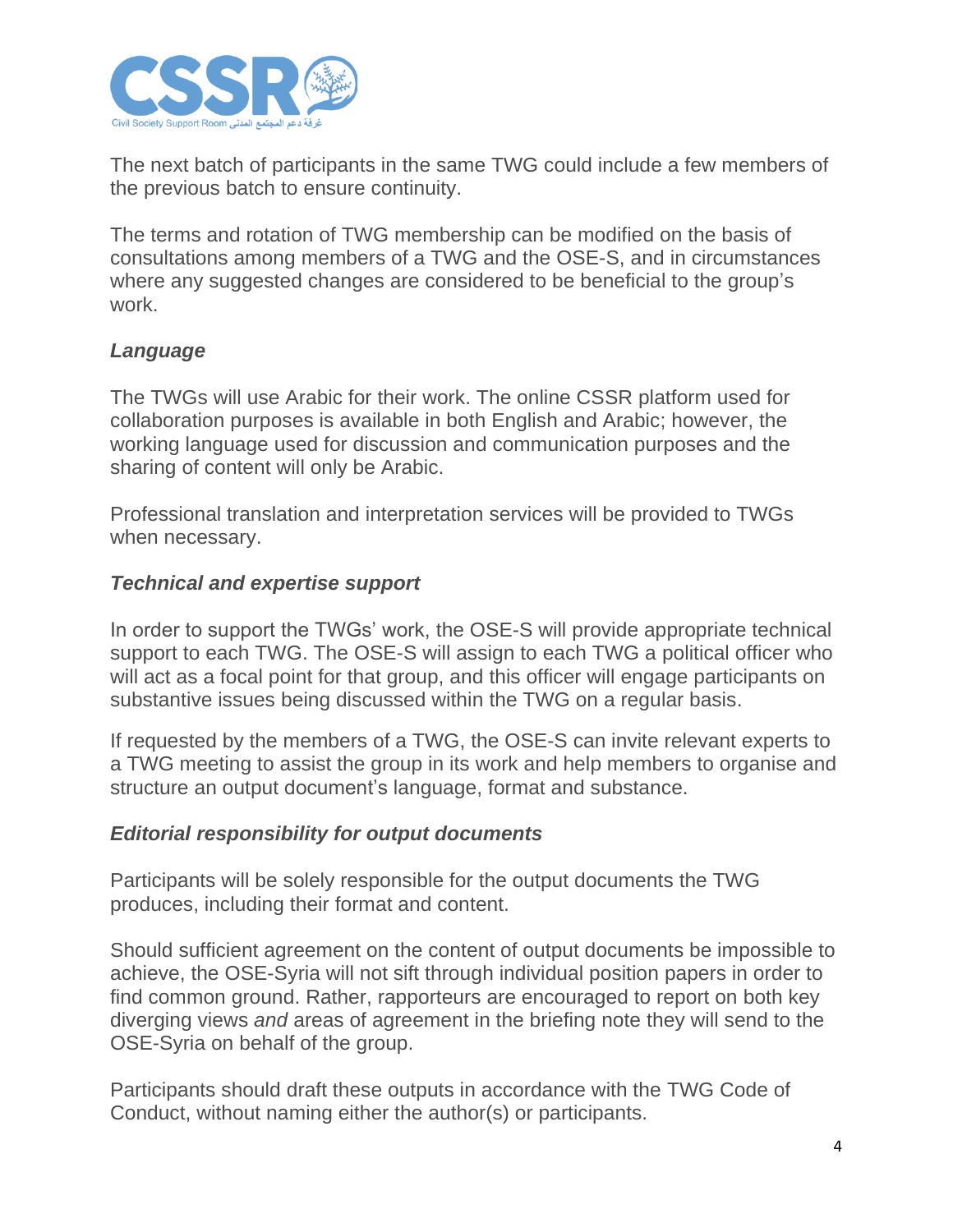

# **Who sets the agenda for each TWG?**

Participants in each TWG will draw up the group's agenda and discuss substantive issues related to the TWG's thematic area. The group rapporteurs will ensure that group members follow the agenda points, coordinate participants' inputs and contributions, ensure that the discussion is productive, and seek feedback from the OSE-S if and when necessary.

# **What is the role of TWGs in relation to the political process?**

TWGs are meant to facilitate more substantive engagement with civil society actors, and generate more opportunities for substantial and meaningful exchanges with the SE and the OSE political team, relevant International Syria Support Group member states, and UN agencies.

The SE and Deputy SE (DSE) will be regularly briefed on the progress of the various TWGs' work.

Documents produced by TWGs, relevant extracts or key elements will be shared with the SE and DSE and the OSE political team for the purpose of contributing to and informing the OSE-Syria's mediation efforts.

It remains the prerogative of the SE to determine which TWG outputs he may choose to share with the parties of the political process, including when and how to do so.

## **Does the OSE-Syria expect TWG participants to reach consensus in their discussions?**

The OSE-Syria will not be seeking consensus from TWG participants and accepts that sufficient agreement on thematic issues may or may not exist among them. For this reason, the rapporteurs of each TWG are encouraged to reflect the varieties of views within a group when they report on the group's outputs at the end of each working session.

## **What is the relationship among the CSSR, the TWGs and the Constitutional Committee?**

There is no formal relationship between the Constitutional Committee (CC) and the CSSR. It is up to the CC co-chairs and members to decide on their wider engagement with Syrian civil society and the Syrian public. The OSE-Syria will seek to update CSSR participants on the CC's work in line with the terms of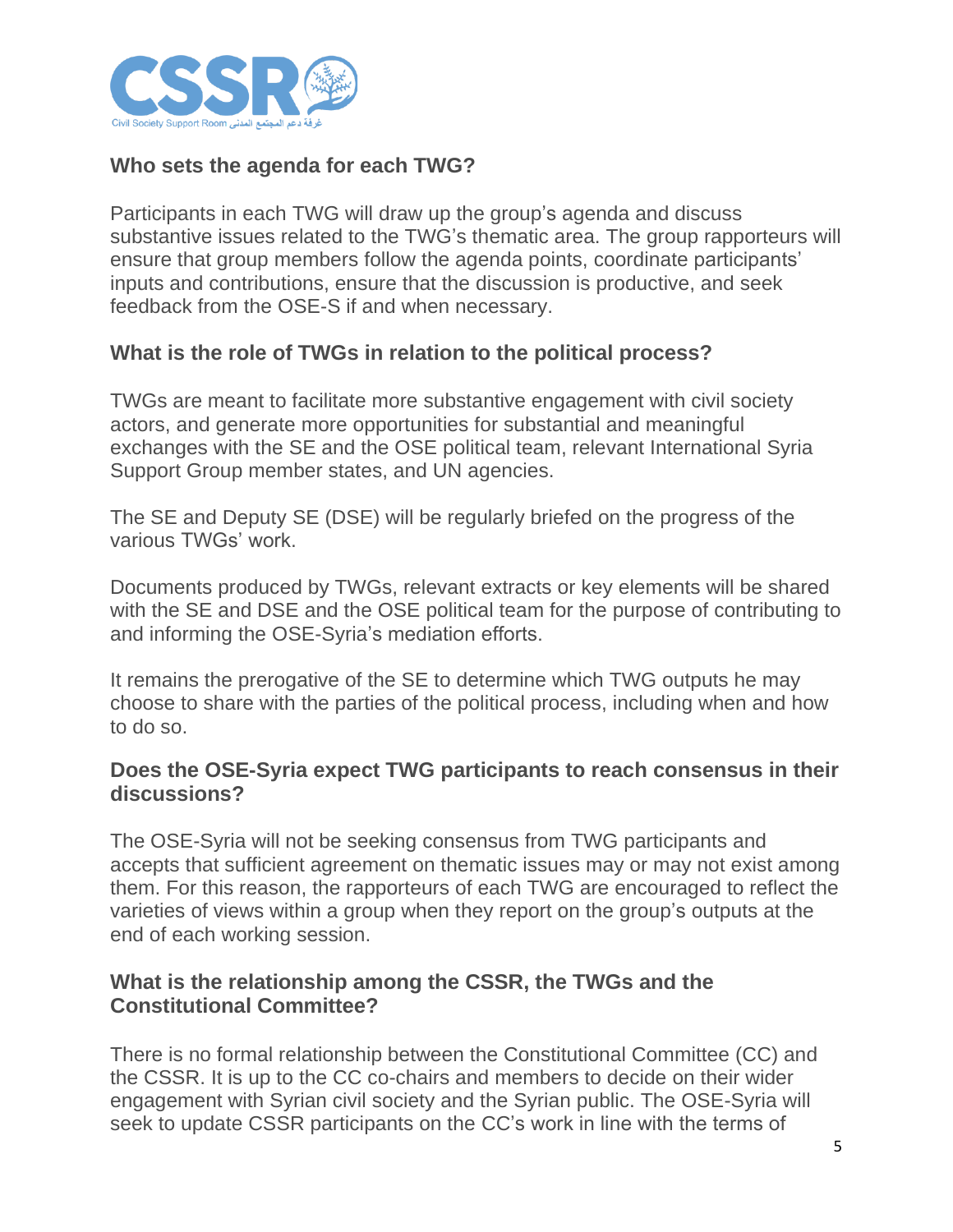

reference and core rules of procedure, and facilitate interactions and dialogue with members of the CC if and when possible.

### **What is the relationship between the TWGs and the Women's Advisory Board?**

The Women's Advisory Board (WAB) is composed of 17 Syrian women from diverse backgrounds and affiliations; its purpose is to ensure that diverse women's perspectives and the gender equality agenda are considered throughout the political process. The OSE-Syria will continue to encourage regular interactions between the WAB members and CSSR participants, including with the TWGs. A dedicated space for WAB on the collaborative platform is also envisioned.

# **Who supports the implementation of the TWGs?**

Responsibility for the overall supervision and guidance of the CSSR and its TWGs rests with the OSE-Syria. The OSE-Syria has mandated swisspeace and NOREF Norwegian Centre for Conflict Resolution – two international peacebuilding non-governmental organisations with longstanding experience of facilitating the inclusion of civil society in peace processes – to provide methodological expertise, technical support and operational support to stakeholders when necessary, all in close coordination with the OSE-Syria.

# **How does the CSSR online collaborative platform function?**

The CSSR platform is an access-controlled digital space that is accessed via the internet. Each TWG will have its own dedicated work space on the platform, and this work space will only be accessible to the TWG's pre-selected and preapproved participants. Outsiders will not be able to access either the platform or the dedicated work space of each group.

Individual TWG members will not be able to add new participants or remove existing ones.

Each group will have one or more rapporteurs who will have the same access and rights as others on the platform.

The technical moderation and administration of the platform remains the responsibility of the implementing partners.